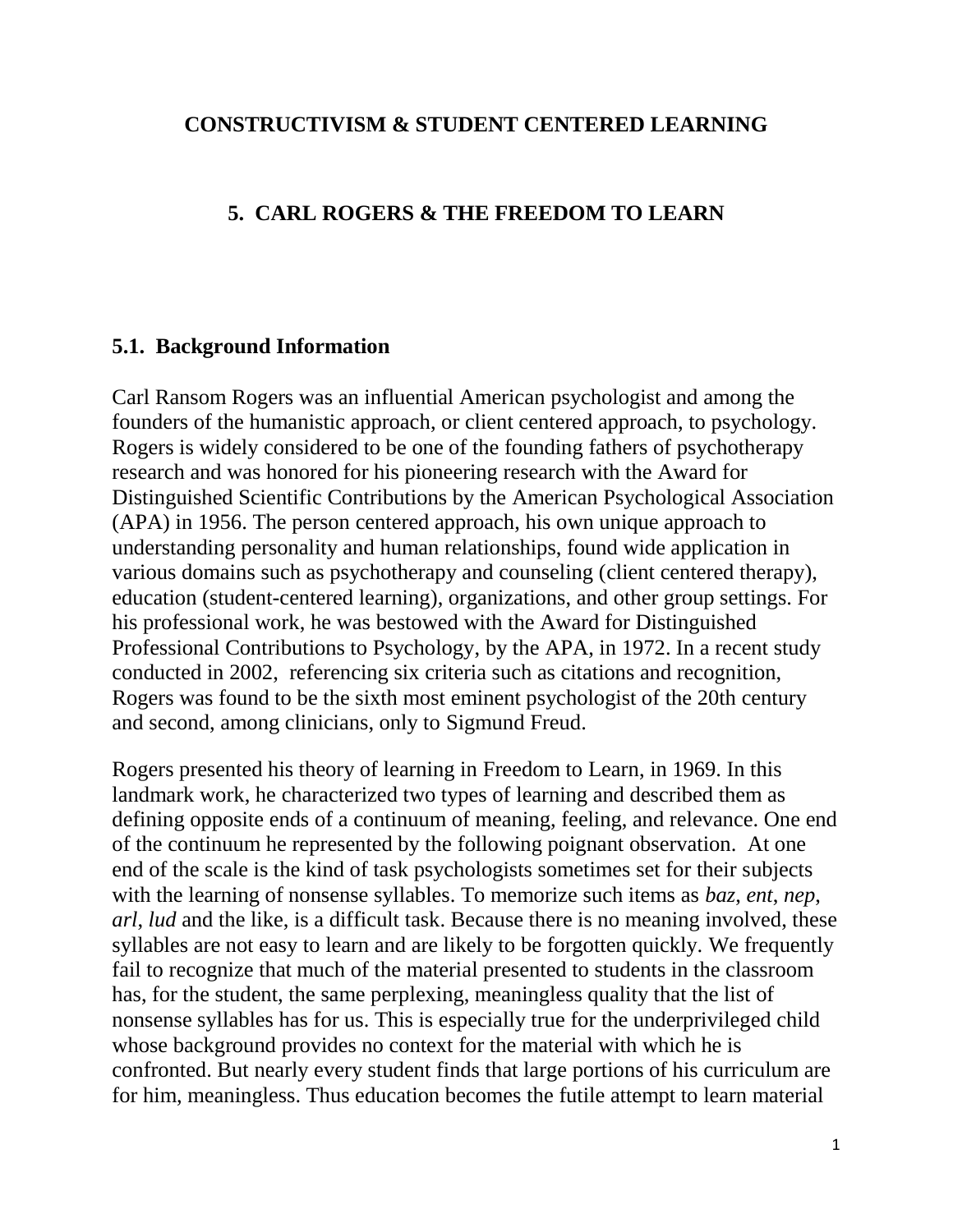which has no personal meaning. Such learning involves the mind only. It is learning which takes place from the neck up. It does not involve feelings or personal meanings and it has no relevance for the whole person.

In contrast, he described the other end of the continuum in terms of significant, meaningful experiences, which are not easily forgotten. When the toddler touches the warm radiator he learns for himself the meaning of the word, "hot". He has learned a future caution in regard to all similar radiators and he has taken in these learnings in a significant, involved way which will not be soon forgotten. Likewise the child who has memorized "two plus two equal four" may one day in his play with blocks or marbles suddenly realize, "Two and two *do* make four!" He has discovered something significant for himself, in a way which involves both his thoughts and feelings. Or the child who has laboriously acquired reading skills is caught up one day in a printed story, whether a comic book or an adventure tale, and realizes that words can have a magic power which lifts him out of himself into another world. He has now really learned to read.

There are ten principles of learning that Rogers abstracted from his own experience. They are outlined and summarized below;

**1. Human beings have a natural potentiality for learning**. They are curious about their world, until and unless this curiosity is blunted by their experience in our educational system.

**2. Significant learning takes place when the subject matter is perceived by the student as having relevance for his own purposes.** A somewhat more formal way of stating this is that a person learns significantly only those things which he perceives as being involved in the maintenance of or the enhancement of his own self.

**3. Learning which involves a change in self-organization, in the perception of oneself, is threatening and tends to be resisted.** For example, why has there been so much furor, sometimes even lawsuits, concerning the adolescent boy who comes to school with long hair? Surely the length of his hair makes little objective difference. The reason seems to be that if a teacher or administrator, accept the value which he places on non-conformity then it threatens the value which they have placed on conforming to social demands. If they permit this contradiction to exist, then they may find themselves changing, because they will be forced to a reappraisal of some of their own values.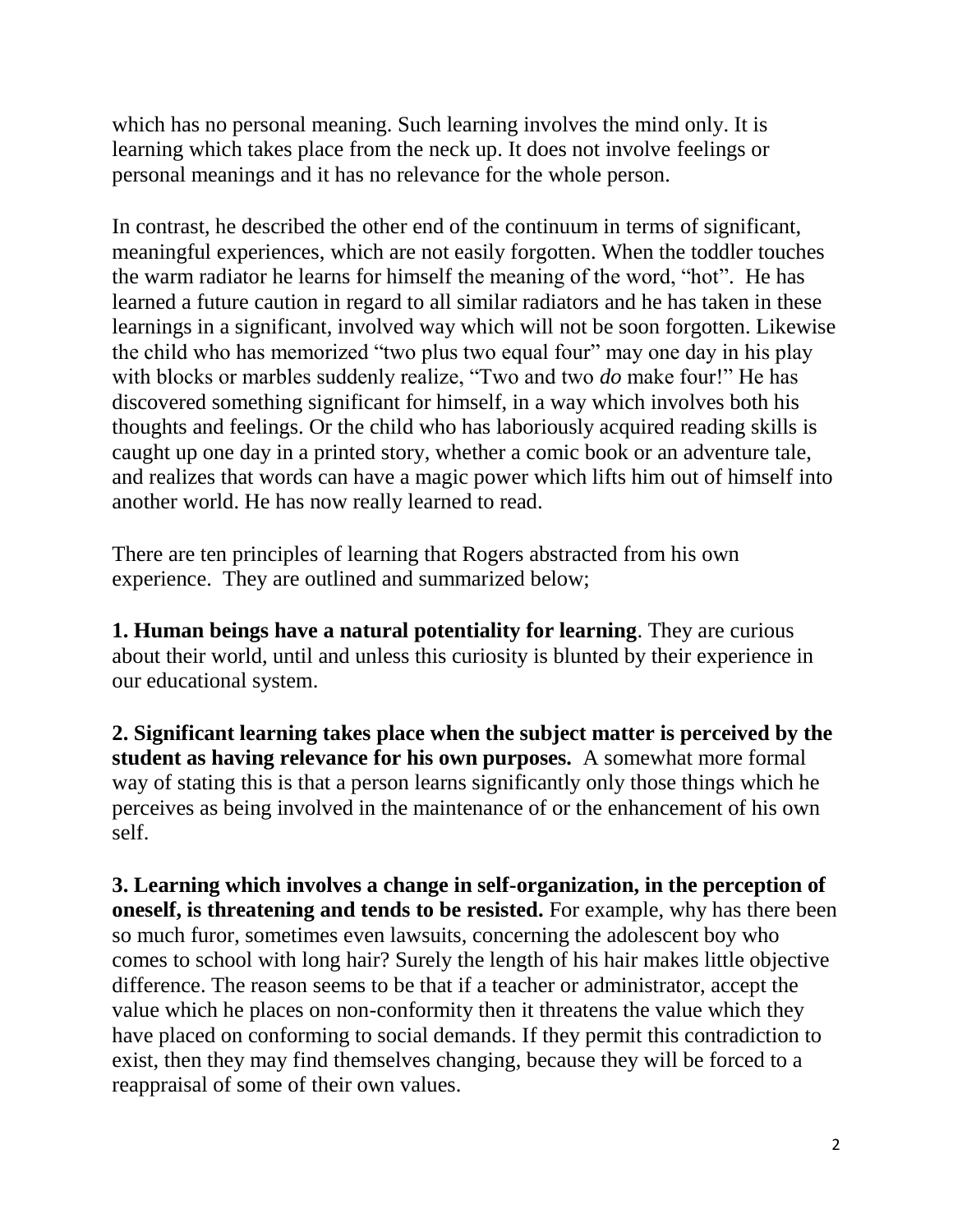**4. Those learnings which are threatening to the self are more easily perceived and assimilated when external threats are at a minimum.** The boy who is retarded in his reading already feels threatened and inadequate because of this deficiency. When he is forced to attempt to read aloud in front of the group, when he is ridiculed for his efforts, when his grades are a vivid reflection of his failure, it is no surprise that he may go through several years of school with no perceptible increase in his reading ability. On the other hand, a supportive, understanding environment and a lack of grades, or an encouragement of self-evaluation, remove the external threats and permit him to make progress because he is no longer paralyzed by fear.

**5. When threat to the self is low, experience can be perceived in differentiated fashion and learning can proceed**. When the learner is in an environment in which he is assured of personal security and when he becomes convinced that there is no threat to his ego, he is once more free to move forward in the process of learning.

**6. Much significant learning is acquired through doing.** Placing the student in direct experiential confrontation with practical problems, social problems, ethical and philosophical problems, personal issues, and research problems, is one of the most effective modes of promoting learning.

**7. Learning is facilitated when the student participates responsibly in the learning process**. When he chooses his own directions, helps to discover his own learning resources, formulates his own problems, decides his own course of action, lives with the consequences of these choices, then significant learning is maximized.

**8. Self-initiated learning which involves the whole person of the learner, feelings as well as intellect, is the most lasting and pervasive.** We have discovered this in psychotherapy, where it is the totally involved learning of oneself by oneself which is most effective. This is not the learning which takes place only from the neck up. It is a gut level type of learning which is profound and pervasive. It can also occur in the tentative discovery of a new self-generated idea or in the learning of a difficult skill, or in the act of artistic creation such as a painting, a poem, or a sculpture. It is the whole person who lets himself go in these creative learnings. An important element in these situations is that the learner knows it is his own learning and thus can hold to it or relinquish it in the face of a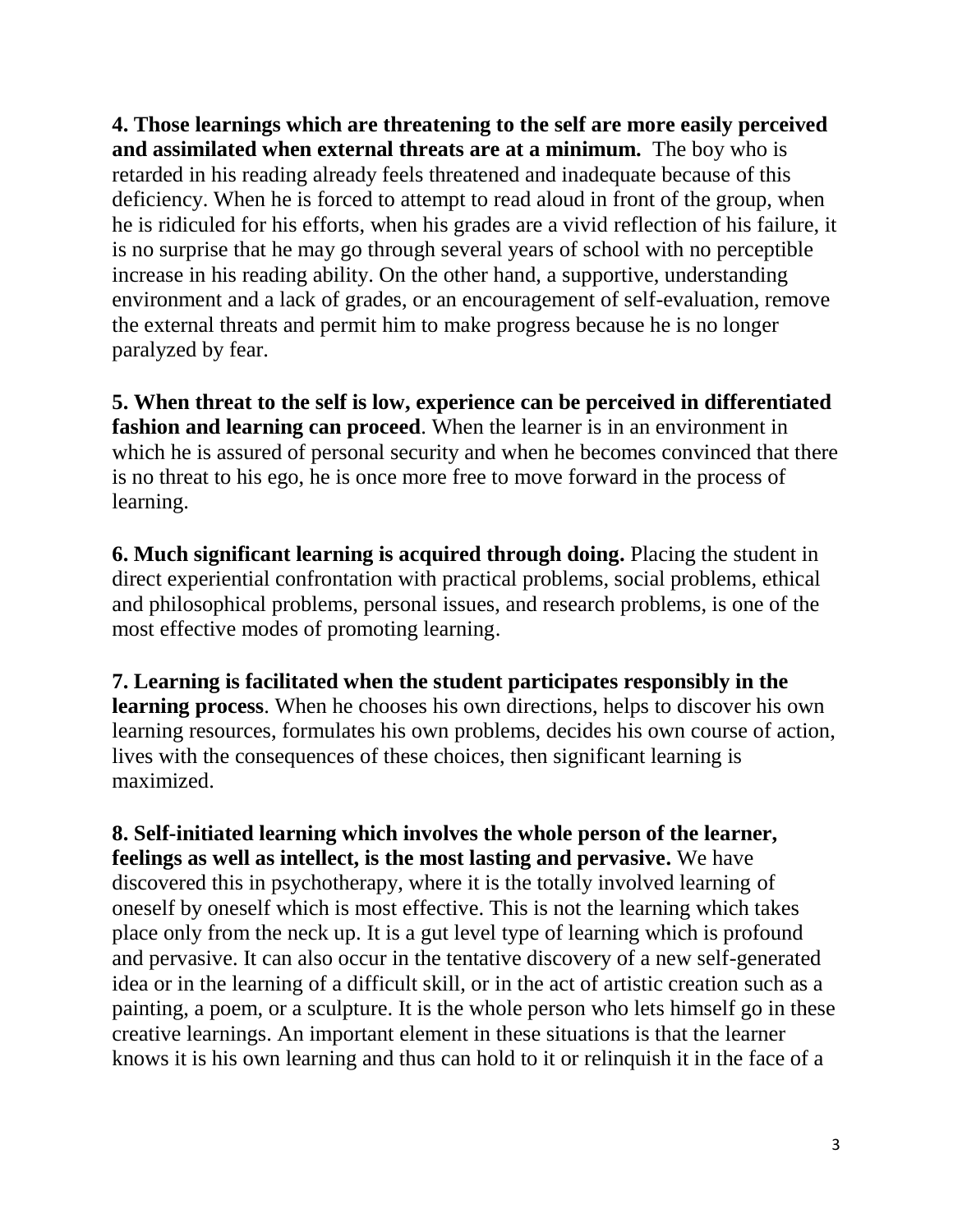more profound learning without having to turn to some authority for corroboration of his judgment.

**9. Independence, creativity, and self-reliance are all facilitated when selfcriticism and self-evaluation are basic and evaluation by others is of secondary importance.** If a child is to grow up to be independent and self-reliant he must be given opportunities at an early age not only to make his own judgments and his own mistakes but to evaluate the consequences of these judgments and choices.

**10. The most socially useful learning in the modern world is the learning of the process of learning, a continuing openness to experience and incorporation into oneself of the process of change.** If our present culture survives it will be because we have been able to develop individuals for whom change is the central fact of life and who have been able to live comfortably with this central fact. It means that they will not be concerned, as so many are today, that their past learning is inadequate to enable them to cope with current situations. They will instead have the comfortable expectation that it will be continuously necessary to incorporate new and challenging learnings about ever changing situations.

# **5.2. Carl Rogers' Ideal Classroom Environment**

Carl Rogers' work led him to believe that teachers should seek to create emotionally warm, supportive environments in which they worked collaboratively with their students to achieve mutual goals. In such environments, he suggested, students came to love learning. His beliefs, expressed in his book Freedom to Learn, were underpinned by years of experience as a counsellor and supported by research evidence. Rogers is commonly viewed as the most influential psychologist in American history, the founder of client centered (non-directive) therapy and the modern day father of humanistic education. In Freedom to Learn, Rogers also revealed his antipathy towards traditional, transmission teaching. He wrote: "It seems that to most people, teaching involves keeping order in the classroom, pouring forth facts usually through lectures or textbooks, giving examinations and setting grades. This stereotype is badly in need of overhauling".

He pointed out how students preferred learning environments in which they were engaged in collaborative learning activities, peer teaching, carrying out their own inquiries and classroom talk that required multiple levels of thinking. In such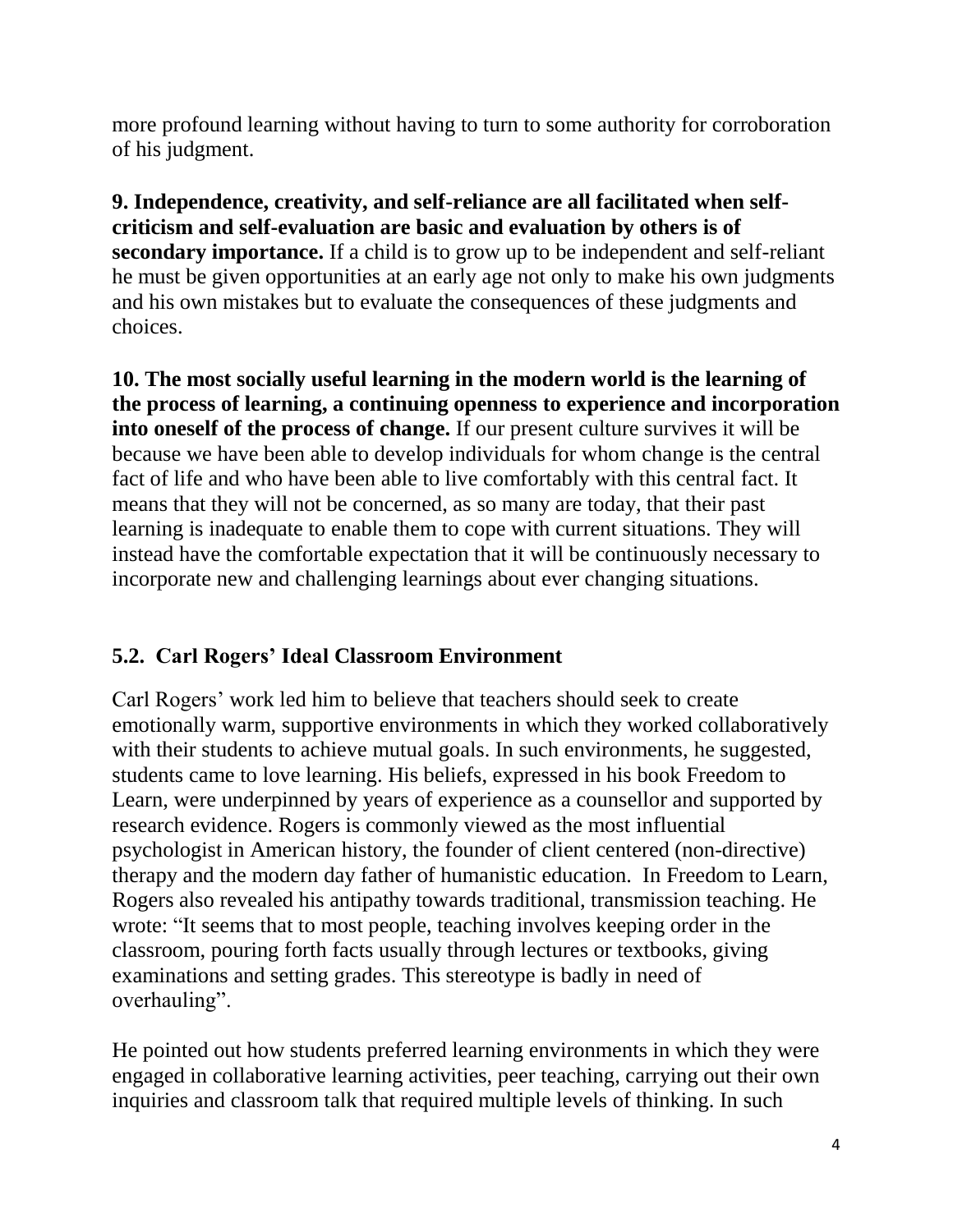environments, he saw teachers more as facilitators of learning. But while he fervently believed in teachers giving students freedom to learn, he was not suggesting doing away with the teacher's expert contribution. He believed it was vital that teachers always provided enough limits and requirements (support and challenge in today's terms) to structure activities. Although Rogers' work was first published over forty years ago, his ideas are just as relevant today. His emphasis on student well-being is also echoed in current initiatives, such as Social and Emotional Aspects of Learning (SEAL). Overall, his work demonstrated that pedagogy can only be enacted through human relationships.

Rogers also listed five defining elements of significant or experiential learning:

- 1. **It has a quality of personal involvement** Significant learning has a quality of personal involvement in which the whole person in both his feeling and cognitive aspects is in the learning event.
- 2. **It is self-initiated** Even when the impetus or stimulus comes from the outside, the sense of discovery, of reaching out, of grasping and comprehending, comes from within.
- 3. **It is pervasive** Significant learning makes a difference in the behavior, the attitudes, and perhaps the personality of the learner.
- 4. **It is evaluated by the learner** The learner knows whether it is meeting his need, whether it leads toward what he wants to know, or whether it illuminates the dark area of ignorance he is experiencing.
- 5. **Its essence is meaning** When such learning takes place, the element of meaning to the learner is built into the whole experience.

# **5.3. The Role of the Teacher as Facilitator**

Rogers' theory of learning also included ten principles that define the role of the teacher as a facilitator of learning. Rogers summarized this role by stating that the primary task of the teacher is to permit the student to learn, to feed his or her own curiosity. Rogers' ten principles of facilitation are complementary to his ten principles of learning. Together they form a human learning theory that emphasizes learner agency, connation, and affect. These ten principles are as follows: